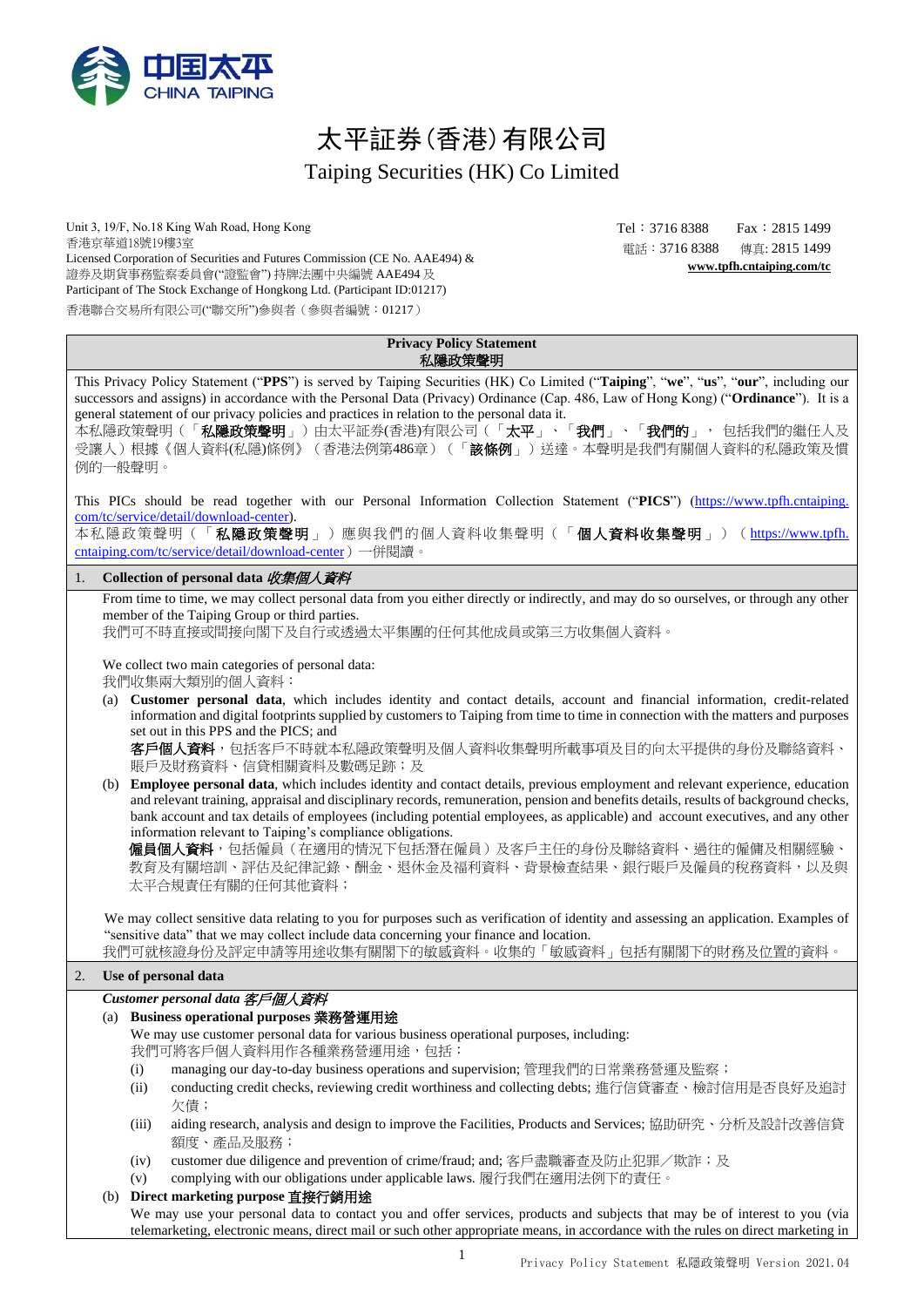the Ordinance) 我們可使用客戶的個人資料聯絡客戶,以及向客戶提供其可能感興趣的服務、產品及主體類別(根據該 條例直接行銷規則, 诱過電話行銷、電子方式、直接郵件或其他合適途徑)。

**If we intend to use your personal data for direct marketing purposes or provide your personal data to third parties for direct marketing purposes, we will inform you of that in the PICS and obtain your consent (which includes an indication of no objection) at or before the time we collect such data. We will also provide you with an opportunity to opt-out of that direct marketing at that time.** 如我們擬使用閣下的個人資料作直接行銷用途或提供予第三方作直接行銷用途,我們將 於個人資料收集聲明通知閣下,並於我們收集資料之時或之前取得閣下同意(包括不反對的表示)。屆時我們亦會向 閣下提供不作直接行銷用途的選擇。

## *Employee personal data* 僱員個人資料

We may use employee personal data for various purposes, including evaluation of your application, payroll administration, benefits and taxation, performance evaluations, promotions, disciplinary matters, training, recruitment, termination, provision of references to third parties, and compliance with legal and regulatory obligations as well as internal policies and compliance programs. 我們可使用 僱員的個人資料作多種用途,包括評估閣下的職位申請、薪資管理、福利及稅務、表現評估、晉升、紀律事項、培訓、招 聘、離任、向第三方作出推薦,以及履行法律與合規責任及內部政策與合規計劃。

## 3. **Disclosure of personal data** 個人資料的披露

Personal data held by us relating to you will be kept confidential, but we may provide such data to the following parties, within or outside of Hong Kong, for the purposes set out in paragrap[h 1](#page-0-0) above. For example, Taiping may disclose personal data relating to you to: 我們所持有閣下的資料將予保密,但我們可就上文第1段所載的用途而言,向以下位於香港境內或境外的各方提供有關 資料。例如,太平可向下列各方披露閣下的個人資料:

- (a) any of our agents, contractors, sub-contractors, service providers or associates or those of any member of the Taiping Group (including their employees, directors, officers, agents, contractors, service providers, and professional advisers); 我們或太平集 團的任何成員(包括其僱員、董事、高級職員、代理人、承判商、服務提供者及專業顧問)的任何代理人、承判商、 分判商、服務提供者或聯繫人士;
- (b) any agent, contractor, liquidity provider or third-party service provider who provides administrative, telecommunications, computer, payment or securities clearing or other services to us or any member of the Taiping Group in connection with the operation of its business (including their employees, directors and officers); 就太平經營其業務而言向太平集團任何成員 (包括其僱員、董事及高級職員)提供行政、電訊、電腦、付款或證券結算或其他服務的任何代理、承包商、流通量 提供者或第三方服務提供者;
- (c) any regulatory, judicial, arbitration, public or law enforcement body, governmental or other authorities with jurisdiction over us or any other member of the Taiping Group; 任何監管、司法、仲裁、公共或法律執行機構、對我們或太平集團任何其他 成員有司法管轄權的政府或其他機構;
- (d) any person under a duty of confidentiality to us or any member of the Taiping Group which has undertaken to keep such personal data confidential; 對太平負有保密責任的任何人士, 包括已承諾保持有關資料保密的太平集團的任何成員;
- (e) any third party with which you have or propose to have dealings; 閣下與其有往來或計劃有往來的任何第三方;
- (f) credit reference agencies and, in the event of default, debt collection agencies; 信貸資料機構及(如有違約情況)債務追討 公司;
- (g) any actual or proposed assignee of us or any member of the Taiping Group or participant or sub-participant or transferee of our rights in respect of you; 我們或太平集團任何成員的任何實際或建議受讓人, 或我們就閣下的權利的參與人或附屬參與 人或承讓人;
- (h) any other member of the Taiping Group; and 太平集團的任何其他成員;及
- (i) third party financial institutions, insurers, credit card companies, securities and investment services providers. 第三方金融機 構、保險公司、信用卡公司、證券及投資服務提供者;

Your personal data may be processed, kept and transferred or disclosed in and to a jurisdiction outside Hong Kong. Such data may also be processed, kept, transferred or disclosed in accordance with the local practices and laws, rules and regulations (including any governmental acts and orders) in that jurisdiction. 閣下的個人資料可能在香港以外的司法管轄區處理、保存及移轉或披露。有 關資料也可能根據該司法管轄區的當地慣例及法例、規則及法規(包括任何政府行為及命令)被處理、保存、移轉或披 露。

## 4. **Retention of your personal data** 閣下個人資料的保留

We may retain your personal data for as long as the purpose for which it was collected remains and until it is no longer necessary for any other legal or business purposes. 我們可以在有需要保留閣下個人資料的期間一直保留該資料, 直至不再需要用於任何其 他法律或業務用途為止。

## 5. **Security** 安全

We have implemented appropriate physical, technical, and administrative measures to safeguard your personal data (including personal data in transit and storage) against unauthorised or accidental access, processing, erasure, loss or use. Some of the security measures we use to protect your data include: 我們已實施適當的實體、技術及行政措施保障閣下的個人資料(包括個人資料的轉移及儲 存)以防止個人資料被未獲授權或意外取用、處理、刪除、損失或使用。我們所使用保護閣下資料的部分安全措施包括:

(a) use of firewalls and intrusion detect systems to prevent unauthorized access; 使用防火牆及入侵檢測系統以防止未獲授權取 用;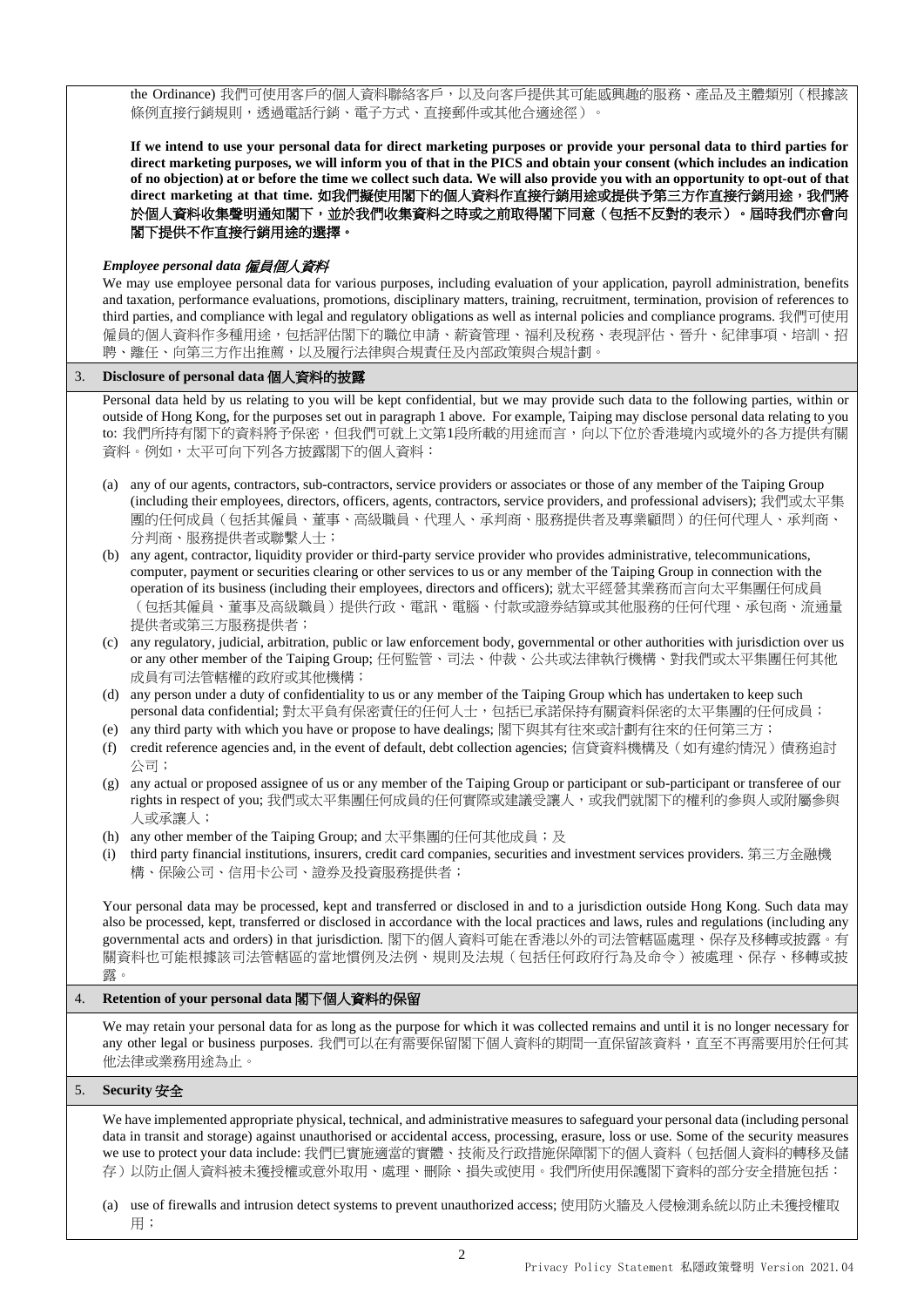- (b) implementation of stringent security procedures with the use of user ID and passwords and audit trails for transactions, together with a dedicated internal transaction security policy; 就用戶身份及密碼, 以及交易審核記錄的使用實施嚴謹的保安程序, 連同專門的內部交易安全政策;
- (c) limitation of access to your personal data to relevant employees and/or account executives of us and/or any other member of the Taiping Group on a "need-to-know" basis; 將閣下的個人資料限於我們及/或太平集團任何其他成員的有關僱員及/或客 戶主任按「需要知悉」的基準取用;
- (d) regular review of our policies and practices on the handling of personal data; 定期檢討我們對於處理個人資料的政策及慣 例;
- (e) training to our employees, account executives and/or any other member of the Taiping Group on the proper handling of personal data. 向我們的僱員、客戶主任及/或太平集團的任何其他成員提供有關適當處理個人資料的培訓。

## 6. **Outsourcing** 外判

Your personal data may be outsourced or processed by our agents, contactors or external service providers or those of any members of the Taiping Group (whether within or outside Hong Kong). When using external service providers, we require that they adhere to security standards mandated by us and the Taiping Group through contractual provisions. 閣下的個人資料可能被外判或由我們或 太平集團的任何成員的代理、承包商或外部服務提供者(不論位於香港境內或境外)處理。當使用外部服務提供者時,我 們要求他們遵守我們及太平集團透過合約條文授權的安全準則。

## 7. **Cookies policy Cookies** 政策

Cookies are small data files which are placed on your device when you visit certain parts of our website or App or click on its online advertisements. Cookies and similar technologies are used to identify your device. They may be placed on your device by us or by third parties on our behalf (for example, advertising networks and providers of external services like web traffic analysis services). No personally identifiable information about you is collected or shared with third parties as a result of this research. Cookies 為小型數據 檔案,於閣下瀏覽我們的網站或應用程式或鍵入其線上廣告時放置在閣下的裝置上。Cookies 及類似技術乃用以辨識閣下的 裝置。我們或代表我們的第三方(例如廣告網絡及外界服務提供者,例如網絡交通分析服務)可將上述 cookies 置於閣下的 裝置。閣下不會有可辨認個人身份的資料因此項研究而被收集或分享予第三方。

**Most web browsers are initially set up to accept cookies. You can choose to 'not accept' cookies by changing the settings on your web browser but if you block all cookies, including strictly necessary cookies, you may find that certain features on our website or App will not work properly.** 大部分網絡瀏覽器的初始設定均為接受 **cookies**。閣下可更改閣下的網絡瀏覽器的設 定以選擇「不接受」**cookies**,但如閣下阻截所有 **cookies**,包括絕對必要 **cookies**,閣下可能會發現我們的網站或應用程式 上的某些功能將不能正常操作。

## 8. **Your rights and our contact person** 閣下的權利和我們的聯絡人

You have the following rights in accordance with the terms of the Ordinance: 根據該條例的條款,閣下擁有下列權利:

- (a) check whether we hold personal data about you and/or access to such data; 查詢我們是否持有有關閣下的個人資料及/或查 閱有關資料;
- (b) require us to correct any personal data relating to you which is inaccurate; 要求我們修改與閣下有關的任何不準確的個人資 料;
- (c) withdraw any consent that he/she has previously given us with respect to our use of your personal data; and 撤回其以往向我們 發出有關我們使用閣下個人資料的任何同意;及
- (d) ascertain our policies and practices in relation to personal data and to be informed of the kind of personal data held by us, by contacting us at: (d)確定我們就個人資料而言的政策及慣例,並獲告知我們持有的個人資料種類,透過下列人士聯絡我 們:

# **The Data Protection Officer Customer Services Department** 客戶服務部資料保護主任 **Unit 3, 19/F, No.18 King Wah Road, Hong Kong** 香港京華道**18**號**19**樓**3**室

To the extent permitted by applicable law, we reserve the right to refuse unreasonable requests (for example, requests which infringe the privacy of others) according to the terms of the Ordinance. We may charge a reasonable fee for the processing of any data access request.

在適用法例准許的範圍內,我們保留權利根據該條例的條款拒絕不合理的要求(例如侵犯其他人士的私隱)。我們可就處 理任何資料取用要求收取合理費用。

## 9. **Miscellaneous** 其他事項

- (a) **Rights protected**: Nothing in this PPS shall limit your rights under the Ordinance. 權利受保護:本私隱政策聲明的內容概不 限制閣下在該條例下的權利。
- (b) **Revision of this PPS**: In the event any material changes are made to this PPS, the revised PPS will be posted on our website or App as soon as reasonably practical. By your continued use of the website or App and/or by opening and maintaining an account with us, you hereby agree to accept this as notice provided to you. 本私隱政策聲明的修改: 如本私隱政策聲明有任何重大更 改,經修改的私隱政策聲明將於合理地實際可行的情況下盡快張貼於我們的網站或應用程式。閣下謹此同意,閣下繼 續使用網站或應用程式及/或在我們公司開立及維持賬戶,即表示同意接納此為向閣下提供的通知。